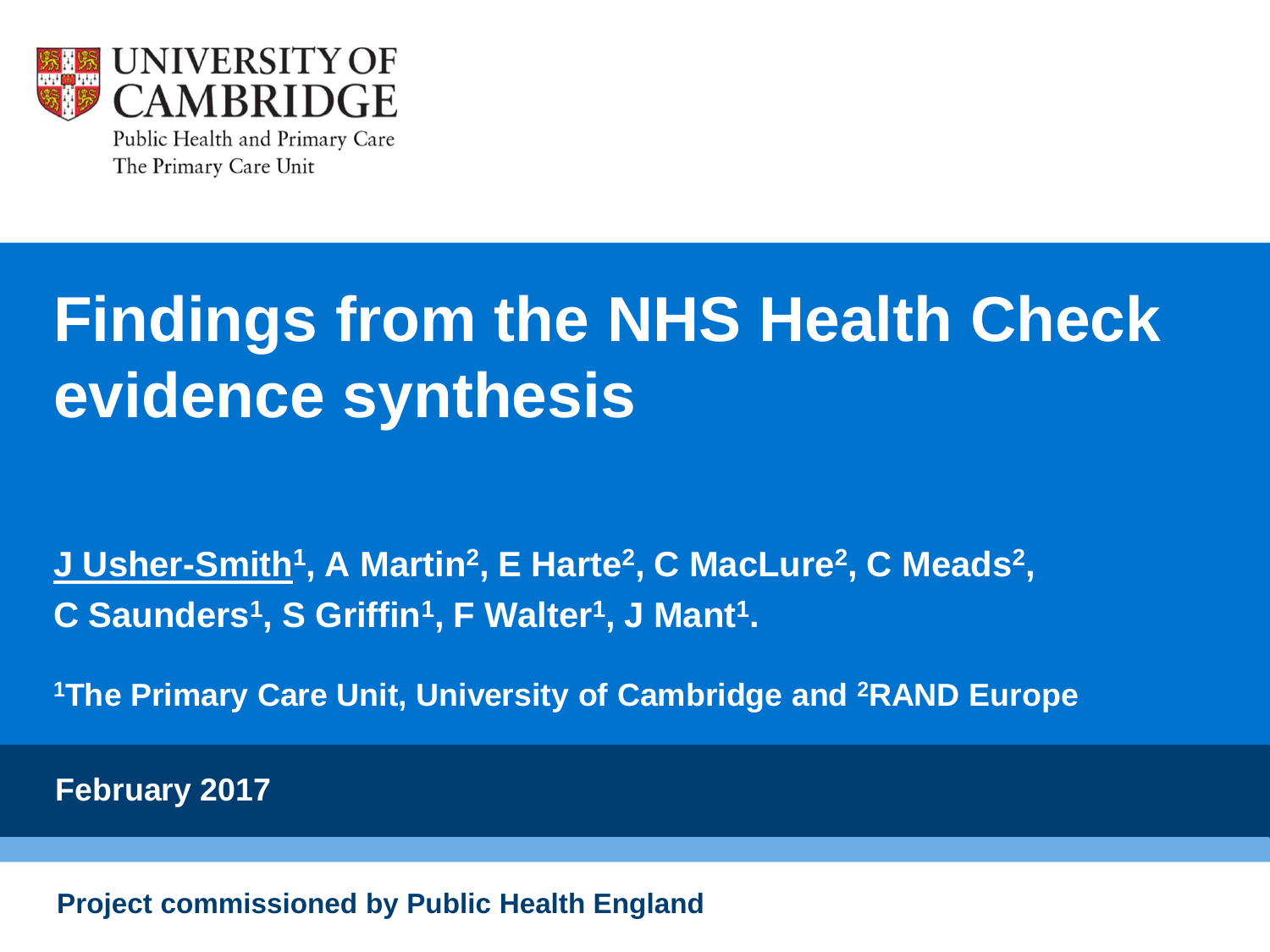## **Aims and objectives**

- 1. Who is and who is not having an NHS Health Check?
- 2. What are the factors that increase take-up?
- 3. Why do people not take up an offer of an NHS Health Check?
- 4. How is primary care managing people at risk of cardiovascular disease?
- 5. What are patients' experiences of having an NHS Health Check?
- 6. What is the effect of the NHS Health Check on disease detection, changing behaviours, referrals to local risk management services, reductions in individual risk factor prevalence, reducing cardiovascular disease risk and on statin and antihypertensive prescribing?

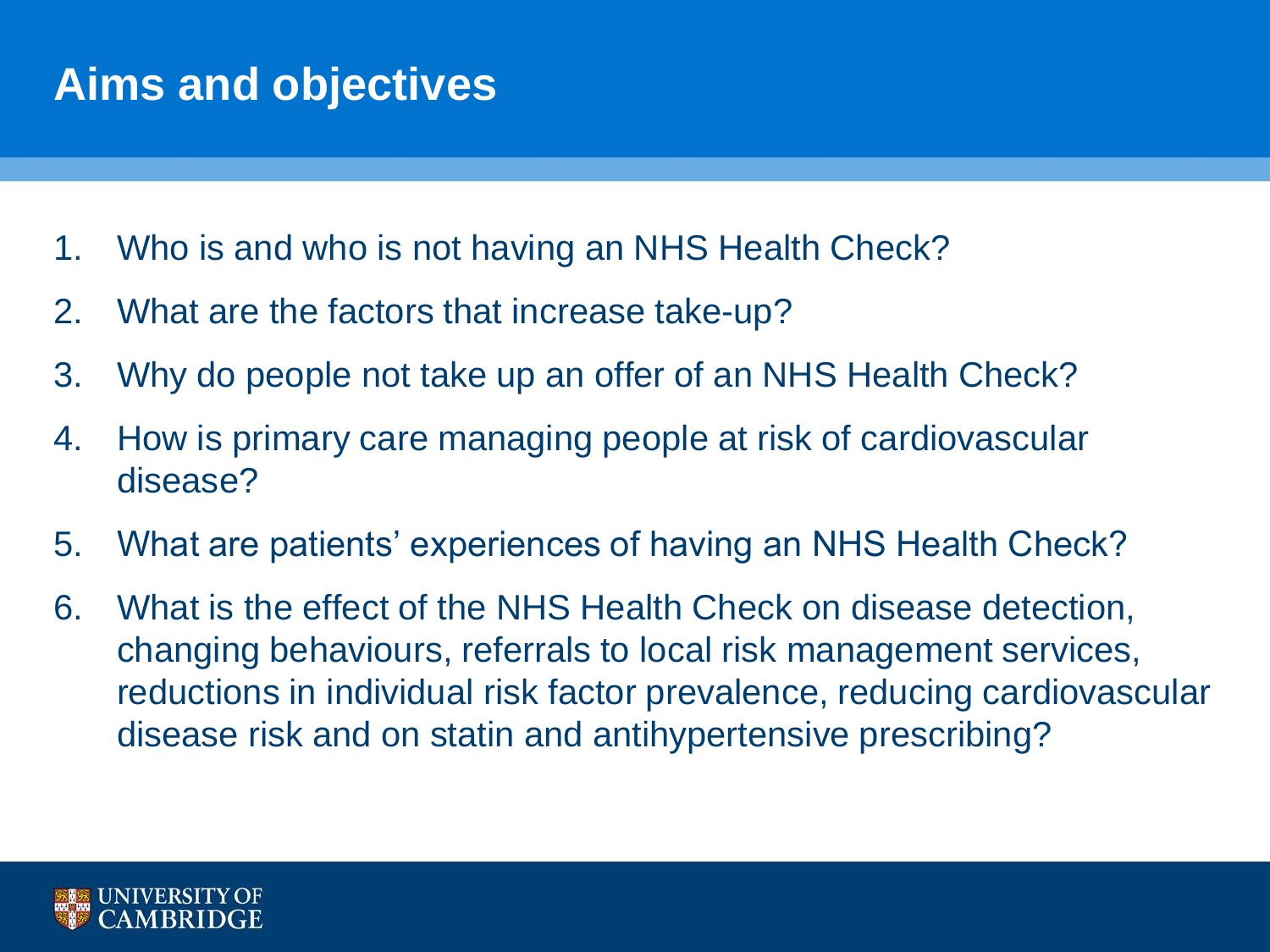## **Methods**

- Systematic review
- Existing electronic searches conducted by PHE supplemented with additional searches up to 9<sup>th</sup> November 2016
- Inclusion criteria specific to the 6 questions posed
- Duplicate data extraction and quality assessment
- Descriptive synthesis of quantitative data
- Thematic synthesis of qualitative data

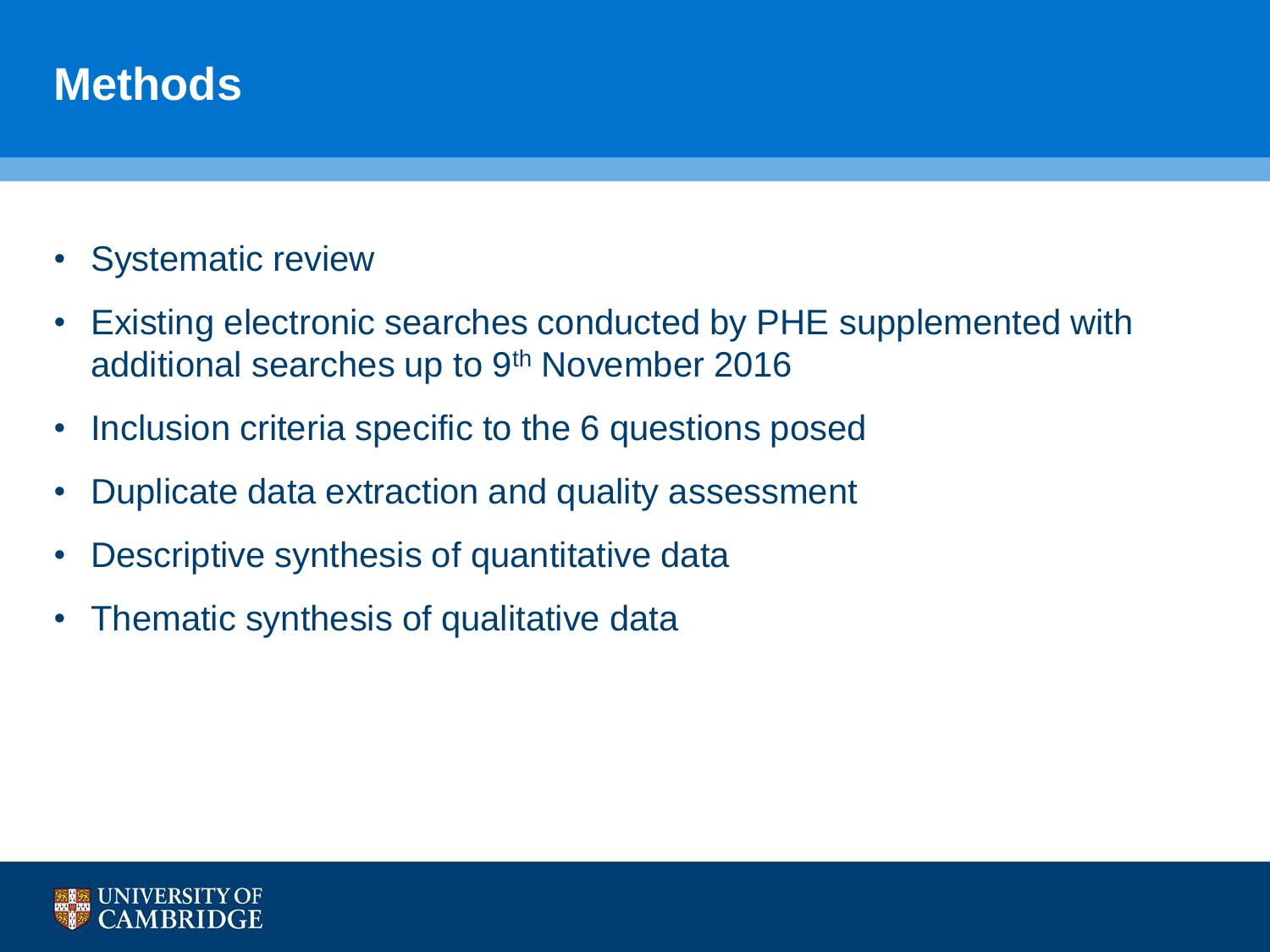

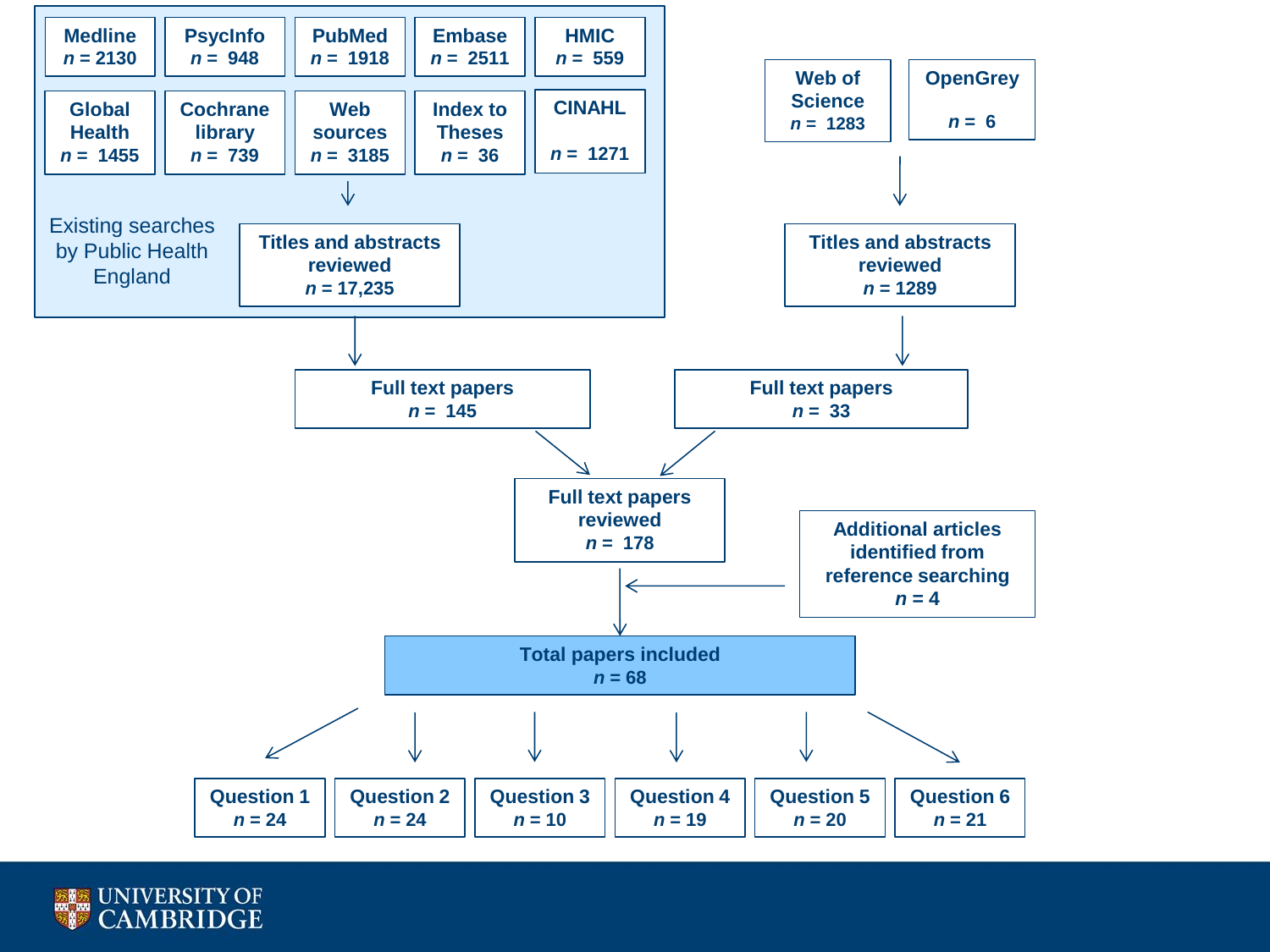# **Included studies**

- Considerable variation
- Large number of service evaluations or audits with limited generalisability
- Pooling findings was difficulty and meta-analysis not appropriate
- Absence of a standard method of identifying attendance
- Most relied on routinely collected data for participant characteristics and health outcomes making them prone to error and bias
- Qualitative studies include small, selected groups of participants with results likely affected by recall and social desirability bias

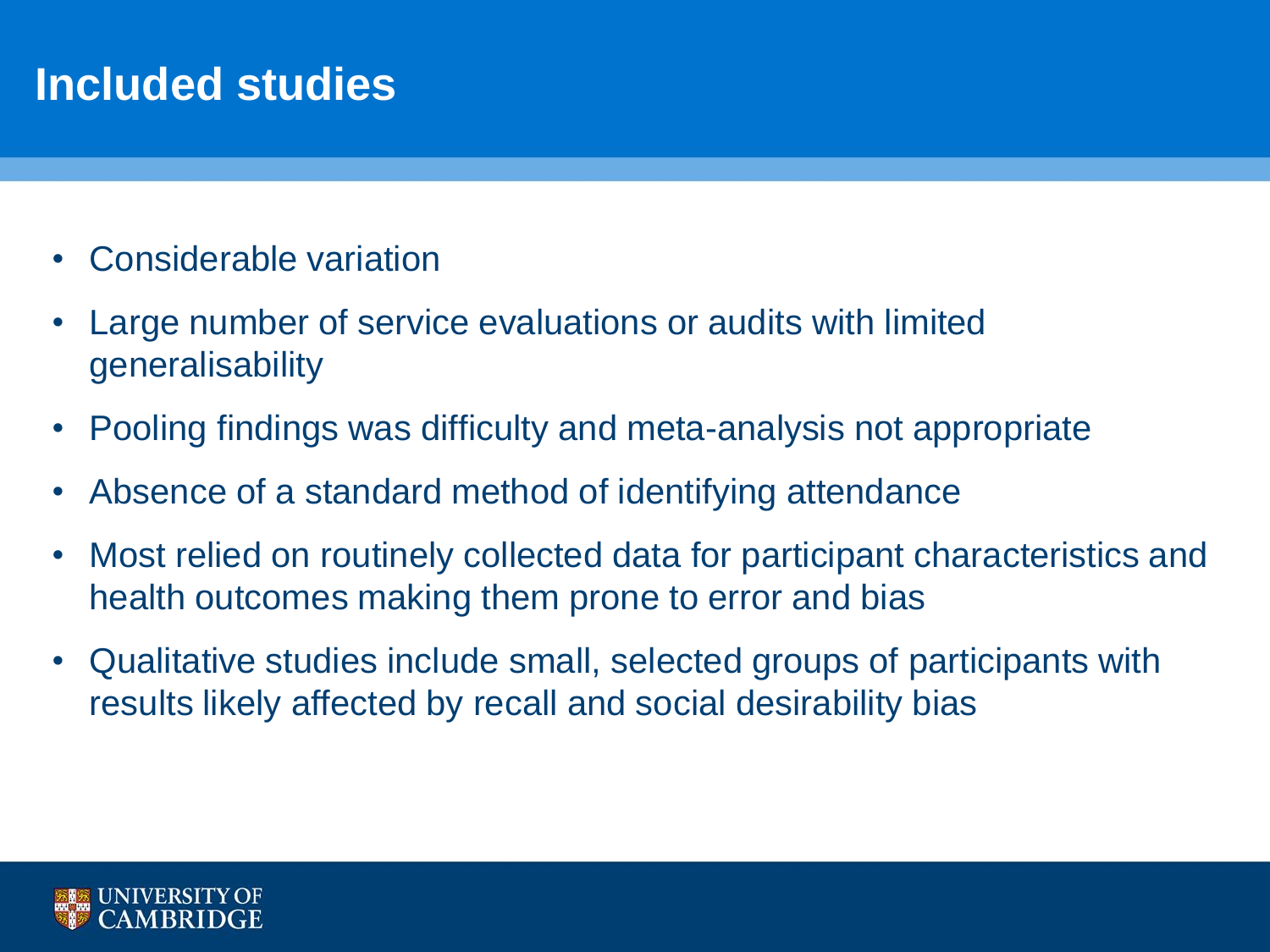## **1. Who is and who is not having an NHS Health Check?**

- Large variations across different regions of the country and in different settings
- Consistently *higher* coverage amongst:
	- Older individuals;
	- Women;
	- Those in the most deprived areas;
	- Non-smokers;
	- Those with a family history of cardiovascular disease
- Varying coverage amongst different ethnic groups but comparable with or higher than in white British groups in many of the studies

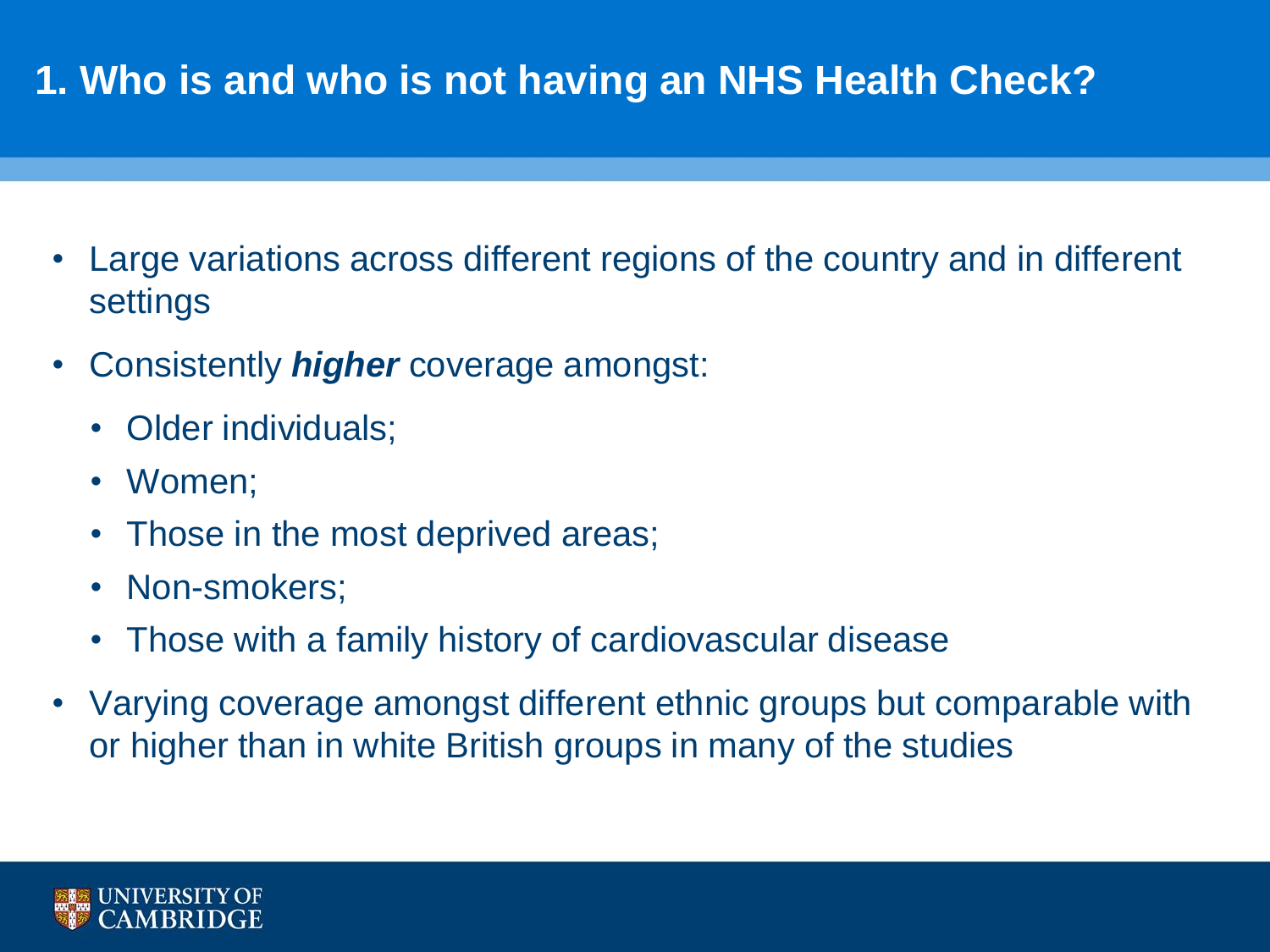#### **2. What factors increase take-up of NHS Health Checks?**

- Sociodemographic and setting factors
	- Lack of national level studies
	- No studies on impact of community settings
	- In regional studies in GP practices, take-up higher in older people and those from least deprived areas
- Interventions that may *improve take-up* include:
	- Simple modifications to invitation letter (3-4%↑);
	- Text messages (up to  $9\%$ );
	- Endorsement by community ambassadors, particularly for ethnic minority groups

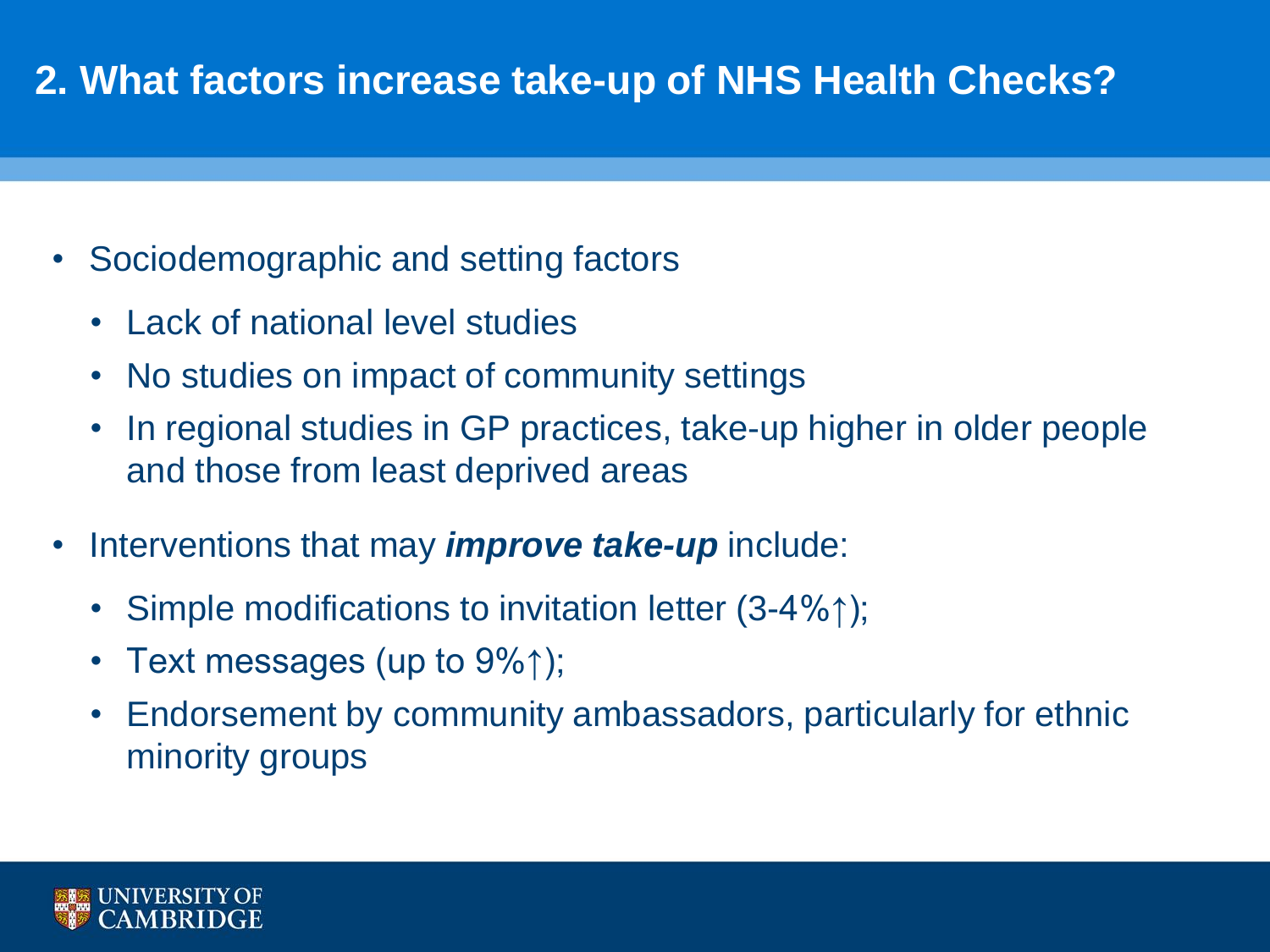#### **3. Why do people not take up an offer of an NHS Health Check?**

- Lack of awareness or knowledge
- Misunderstanding the purpose

"*I don't have any complaints; I don't have anything that I want to have checked out. I didn't want to waste their time*." (Burgess et al., 2015)

- Time constraints or competing priorities
- Aversion to preventive medicine

"*I am just the type of person who wouldn't want to know. I would rather things just happen and then deal with it. I worry about the now and not the future."*  (Oswald et al 2010)

- Difficulty with access in GP settings
- Concerns around privacy and confidentiality in pharmacy settings

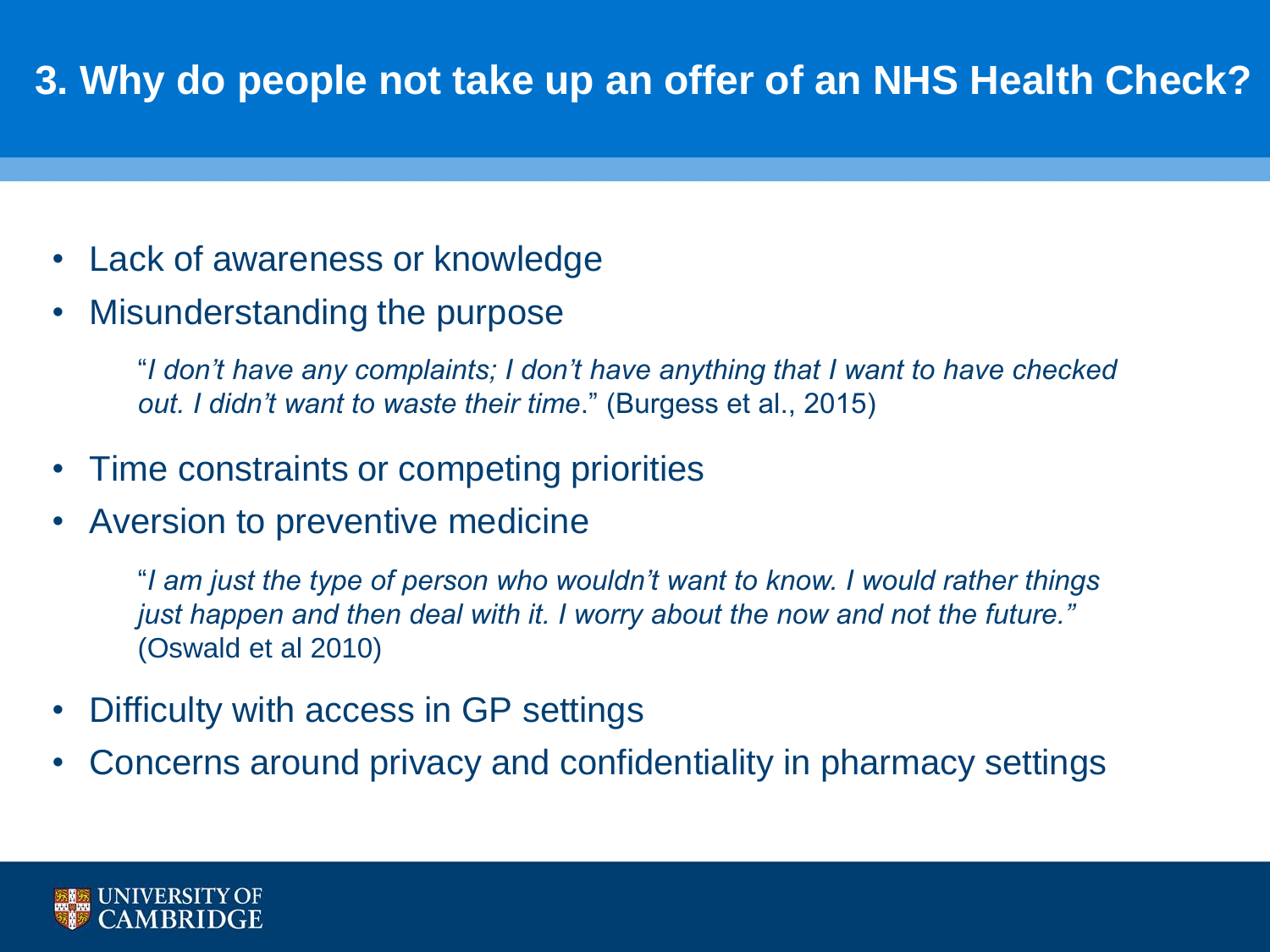## **4. How is primary care managing people at risk of CVD?**

- Evidence of wide variations in implementation, processes and systems
- No studies directly compared these different systems on patient experience or outcomes
- Some healthcare professionals could see programme benefits but nearly half in one survey did not view it as important or beneficial to their patients
- Main concerns from GPs were around inequality of uptake and doubts about the evidence and cost-effectiveness
- Main challenges in all settings were coping with the additional workload, difficulties with IT, funding, and lack of training

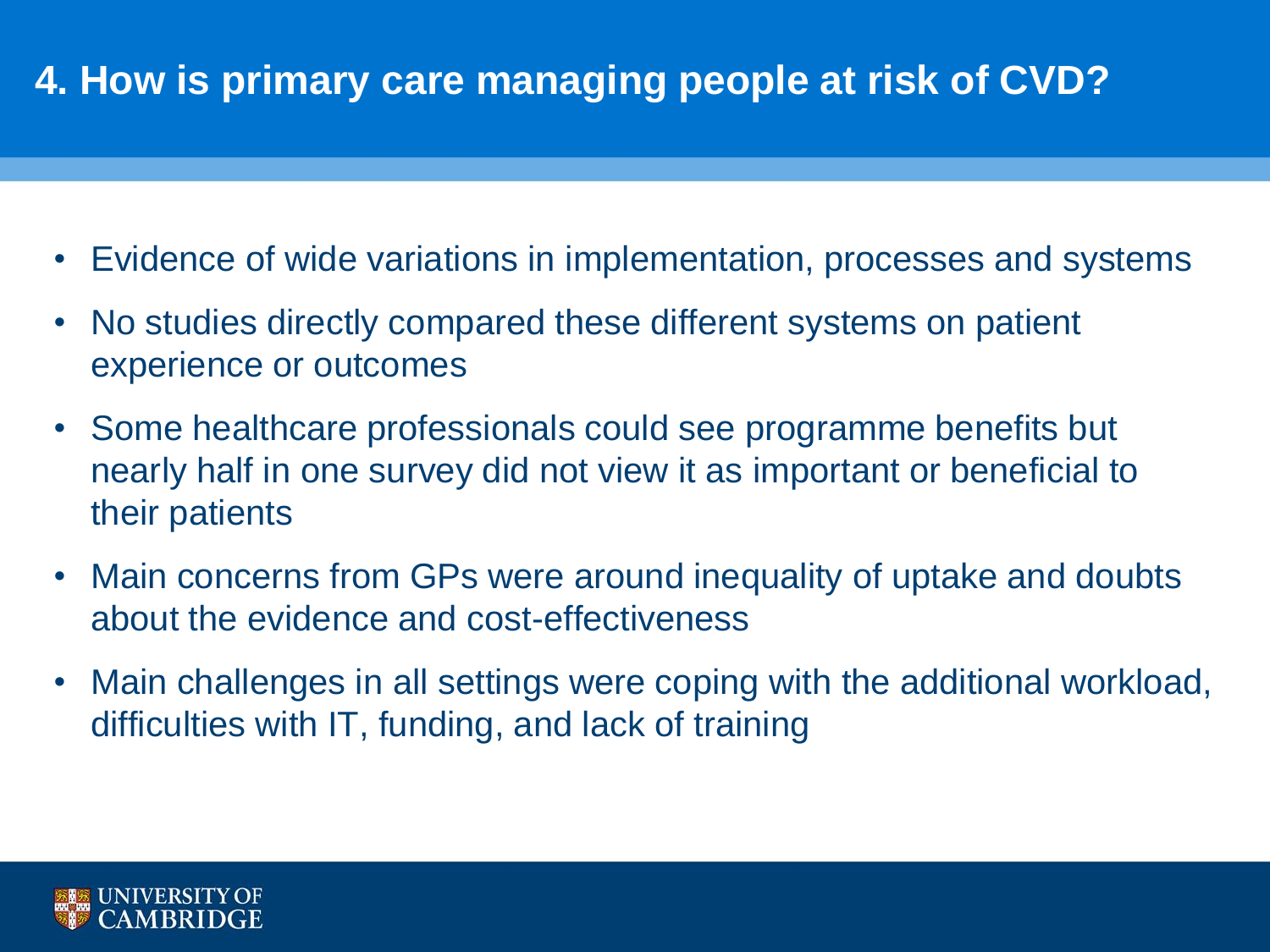#### **5. What are patient experiences of NHS Health Checks?**

- Consistently high levels of reported satisfaction in surveys, with over 80% feeling that they had benefited from the process
- Interviews showed a significant minority left with unmet expectations.

"*I just assumed that they would test you for everything when you were there. My perception of reading through things was that it was going to be a good overhaul, you know overall body check for everything.*" (Chipchase et al., 2011)

- Lifestyle advice was regarded by some as too simple and not sufficiently personalised
- The cardiovascular risk score appeared to generate confusion, was poorly understood and held little meaning or significance
- Attendance acted as a '*wake-up call*' for many with a number reporting substantial lifestyle changes

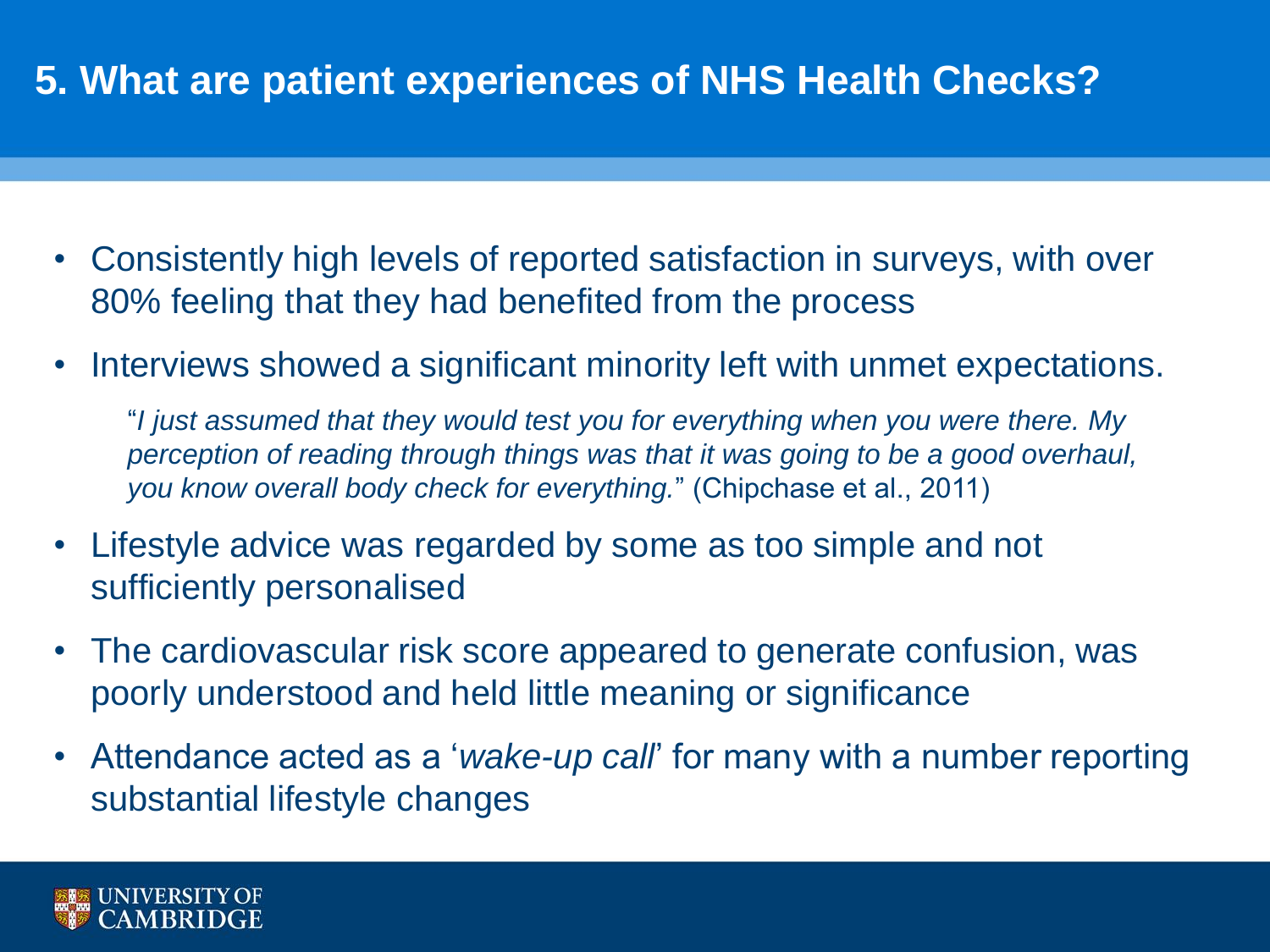#### **6. What are the effects of the NHS Health Check?**

- Small increases in detection rates above those in routine practice with the number needed to screen to detect one additional case:
	- Hypertension 20-33
	- Type 2 diabetes 76
- Chronic kidney disease 588
- Peripheral vascular disease >3000
- Very little data on behaviour change or referrals to lifestyle services
- Between 18 and 63% of those with CVD risk ≥20% prescribed statins following NHS Health Check
- Attending an NHS Health Check associated with 3-4% increase in statin prescribing